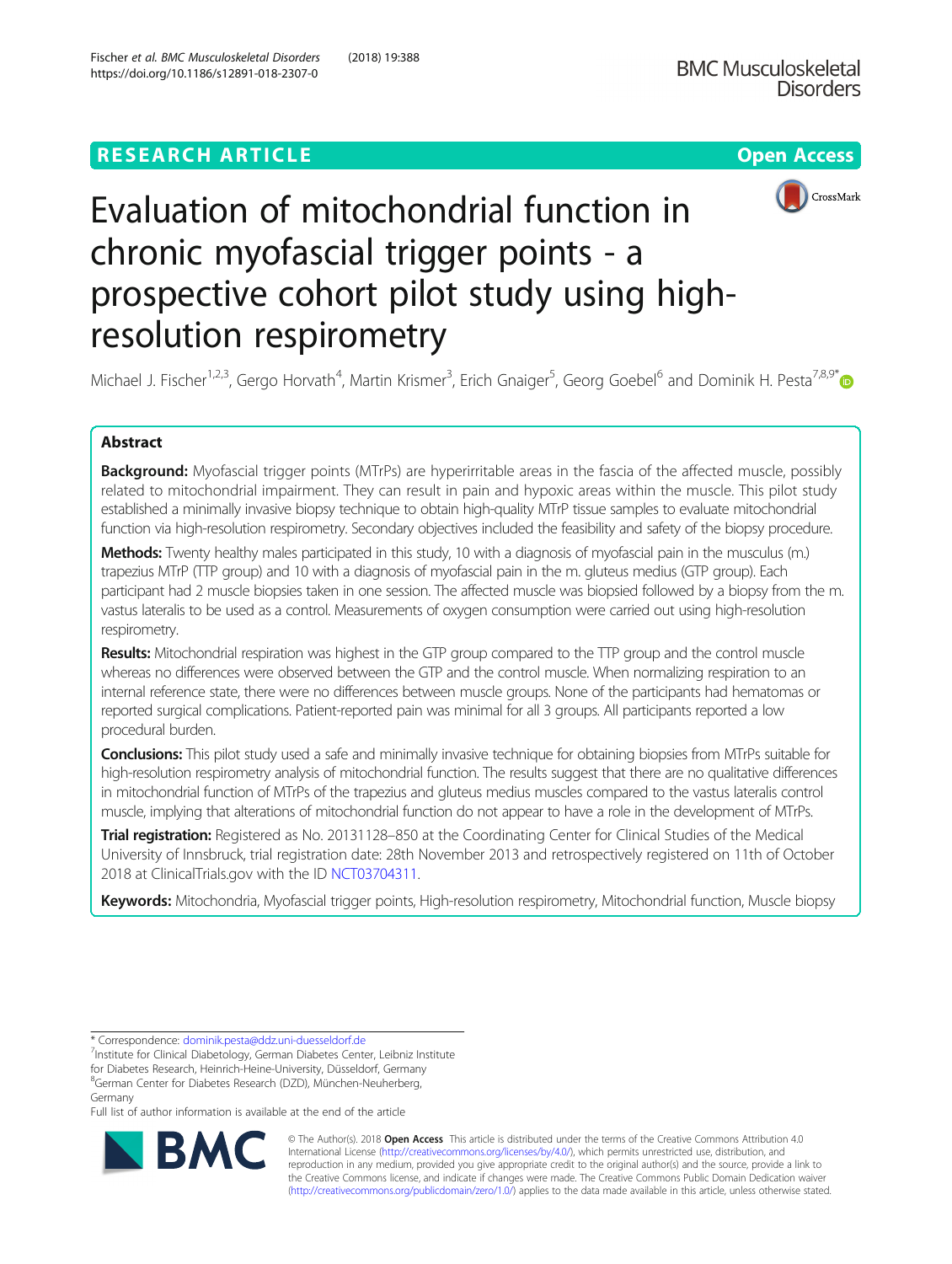## Background

Myofascial pain syndrome is a leading cause of chronic musculoskeletal pain [\[1](#page-7-0)] with a lifetime incidence estimated to be up to  $85\%$  [\[2](#page-7-0), [3](#page-7-0)]. It is characterized by local and referred pain, weakness, and restricted mobility [\[2](#page-7-0)]. Almost half of sick leave in the European Union is due to musculoskeletal disorders, which imposes a tremendous burden to healthcare resources [\[4\]](#page-7-0).

Myofascial trigger points (MTrPs), a common and ubiquitous condition with (and cause of) myofascial pain [[2,](#page-7-0) [5](#page-7-0)], were first identified by American researchers Travell and Simons, who described them as the dominant factor responsible for pain and functional limitations in the neuromusculoskeletal system [[1\]](#page-7-0). MTrPs are palpable, taut bands found in stiff muscle that cause spontaneous pain (active MTrPs) or pain provoked by compression of the nodule (latent MTrPs) [[2,](#page-7-0) [6\]](#page-7-0). This pain is often referred to other parts of the body, even in the absence of persisting nerve damage. Paresthesia, muscle weakness without primary atrophy, restricted mobility, proprioceptive disorders with impaired coordination, and autonomic reactions can also be caused by MTrPs [\[2](#page-7-0), [6](#page-7-0)].

MTrPs are possibly caused by chronic overload, overstretching, or by direct trauma of the affected muscles [[2,](#page-7-0) [5](#page-7-0)–[7](#page-7-0)]. This can result in acute or chronic musculoskeletal pain, experienced by almost everyone during their lifetime. MTrPs have been found in 20–85% of the general population  $[8-11]$  $[8-11]$  $[8-11]$  $[8-11]$  $[8-11]$ . They can be treated holistically with stretching techniques, massage, pain medication, trigger point infiltration, dry needling, electrical stimulation, ultrasound, and cold laser treatment [\[2,](#page-7-0) [6](#page-7-0), [12\]](#page-7-0). Myofascial pain syndrome can be initiated by the following events: damage to the sarcoplasmic reticulum, malfunction of the motor end plate, activation and sensitization of nociceptors [by adenosine triphosphate (ATP)], or the release of vasoneuroactive substances [[5](#page-7-0), [6,](#page-7-0) [13](#page-7-0), [14\]](#page-7-0). The direct lesion of muscle fibers or persistently increased muscle tone are common factors related to the initial development of MTrPs [[2](#page-7-0), [5](#page-7-0), [15\]](#page-7-0).

The etiology of MTrPs is poorly understood. One of the earliest theories of trigger point formation states a continued shortening of the sarcomeres [[6](#page-7-0)]. This is caused by extended calcium release from the sarcolemma due to abnormal endplate activity. ATP demand increases upon reuptake of calcium into the sarcoplasmic reticulum and induces relaxation of the muscle [[13,](#page-7-0) [16\]](#page-7-0). Impairment of mitochondrial function due to a reduced cytochrome oxidase system stemming from a deficiency of freely accessible iron leads to an energy crisis within the muscle [\[17,](#page-7-0) [18](#page-7-0)]. Mitochondrial content determines the aerobic capacity of a muscle and is impaired in chronic musculoskeletal pain [[18](#page-7-0)–[22](#page-7-0)]. Lack of ATP propagates contracture and the resulting compressed capillary circulation can cause a hypoxic environment [\[1\]](#page-7-0). Data from respirometric studies on athletes, obese individuals, patients with diabetes or heart failure, and sedentary people indicate that hypoxia and ischemia can significantly affect and potentially impair mitochondrial function [\[23](#page-7-0)–[35\]](#page-7-0). Inflammatory processes may also play a role as an increased concentration of inflammatory mediators including bradykinin, substance P, calcitonin gene-related peptides, tumor necrosis factoralpha, and interleukins (ILs), such as IL-6, IL-1β, and IL-8 have been reported to be detected by in vivo microdialysis in MTrPs in humans [\[14\]](#page-7-0).

In order to improve therapies and therapeutic tools for the treatment of MTrPs, understanding the mechanisms involved in their etiology is necessary. Elucidation of cell communication and signal transduction [[15](#page-7-0)] or mitochondrial function from muscle biopsy samples to explore mechanisms at the level of the muscle cell are promising approaches. Based on the 'energy crisis theory' and disrupted mitochondrial energy metabolism in MTrPs, we assessed mitochondrial function in MTrPs in the present study.

The primary aim of this pilot study was to establish the clinical use of a minimally invasive biopsy technique to obtain high-quality muscle tissue from MTrPs in sufficient amount in order to evaluate their mitochondrial function via high-resolution respirometry. Secondary objectives included evaluation of the feasibility of the procedure in terms of patient acceptance and safety of the biopsy technique.

## **Methods**

## Study design and participants

In this prospective cohort pilot study using high-resolution respirometry to evaluate mitochondrial function in MTrPs, the primary endpoints were mitochondrial function expressed as oxygen flux  $(JO_2; pmol O_2.s^-$ <sup>1</sup>.mg<sup>-1</sup>) and flux control ratios (FCR). Secondary endpoints to access the feasibility of the biopsy procedure in terms of patient acceptance were patient-reported pain, based on a Numeric Rating Scale (NRS) of 0–10, and patient-reported burden of procedure, based on a scale of 0–4, with  $0 =$  extreme and  $4 =$  none. Secondary endpoints to assess the safety of the procedure included: clinical wound assessment, consisting of assessing signs for local infection and inflammation (increased local temperature, swelling, redness and increased wound exudate), hematoma volume (assessed by ultrasound examination), and surgical complications.

This study took place at the Department for Rehabilitation Medicine of the General Hospital Hall in Tirol, Austria lasting from October 2013 through February 2014. The local television station for the province of Tyrol with approximately 50,000 viewers daily, ran a news documentary on myofascial pain and announced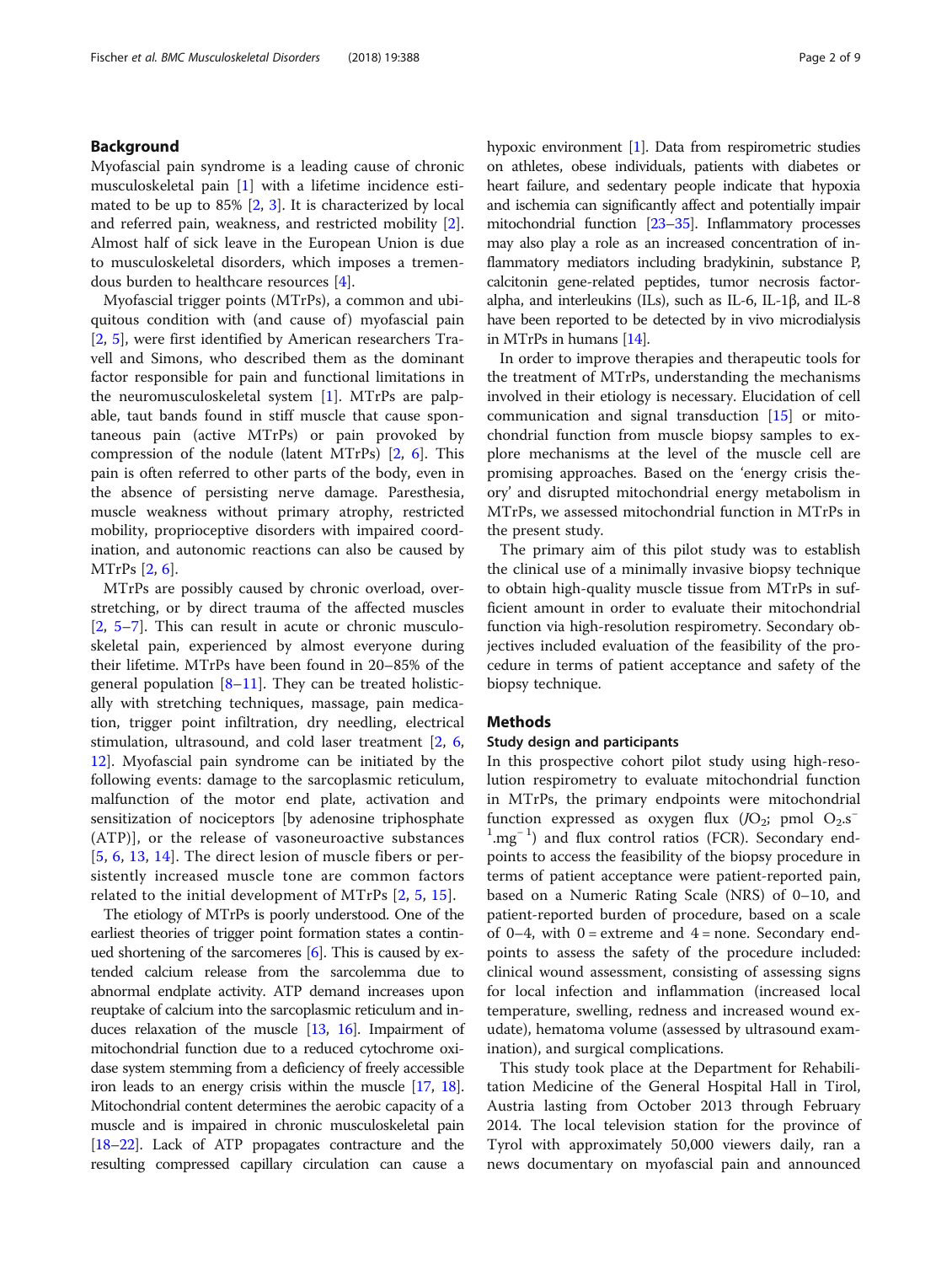the study. Interested patients were advised to contact the principal investigator (PI), who determined their eligibility, obtained their informed consent, and enrolled them into the study. The study sample comprised 20 patients. Male patients aged 18–45 years with a clinical diagnosis of myofascial pain syndrome within the shoulder-neck muscles or the lumbogluteal region and the presence of an MTrP, defined as a firm palpation of a hard, tender nodule resulting in a spontaneous pain complaint [[1](#page-7-0)], with symptoms present for 1 to 12 months were included. Exclusion criteria were:

- Signs that the participant's prescriptive compliance was not expected (e.g., lack of cooperation)
- Disorders of the respiratory tract
- Neurological disorders, in particular neurodegenerative and neuromuscular diseases
- Disorders of the cardiovascular system or the musculoskeletal system
- Civil servants and military service personnel.

Those who met the inclusion criteria and additionally provided written informed consent were enrolled into the study. According to their specific pathology, participants were allocated to either a gluteus medius myofascial trigger point (GTP) or a descending trapezius myofascial trigger point (TTP) group with 10 participants in each group.

During the baseline visit, the participants' demographic and anthropometric data were recorded, including weight, height, body mass index (BMI), type of sports practice, number of hours per week each sport was practiced, and smoking status. Each MTrP was assessed in terms of location, to determine if it was latent or active, and for pain. A MTrP was defined as being "active" if it caused spontaneous pain and referred pain pattern as described by Simons and Travell and as "latent", if pain was provoked only by compression of the nodule [\[2,](#page-7-0) [6](#page-7-0)]. Patients reported pain following the compression of their trigger points [[1](#page-7-0)]. Laboratory examinations were performed to analyze levels of C-reactive protein, creatine-kinase, and lactate dehydrogenase, as well as prothrombin time. Biopsies were obtained at baseline from GTP, TTP and the musculus (m.) vastus lateralis as control muscle, respectively, and analyzed as described below using high-resolution respirometry. Participants were asked to return to the study site for a follow-up visit 1 week after the biopsy.

During the follow-up visit, clinical wound assessment and an ultrasound examination was performed to determine hematoma volume. Surgical complications were reported and treated. Patient acceptance was assessed based on patient-reported pain (spontaneous pain at the trigger point without compression) and the burden of the biopsy procedure.

## Muscle biopsy sampling

Prior to performing the study procedures, the PI, an experienced surgeon who previously performed over 100 muscle biopsies on patients with neuromuscular disorders, was trained on the study biopsy procedure, which involved performing 10 biopsies (as described below) on a freshly slaughtered pig.

Local anesthesia was applied to the superficial skin covering the MTrP of each participant. Percutaneous biopsy sampling [[36\]](#page-7-0) optimized with a suction-enhancement technique was used to obtain muscle biopsies of the m. trapezius MTrP or the m. gluteus medius MTrP from each participant, using a small Bergstrom muscle biopsy needle, 8 swg (4.0 mm)  $\times$  100 mm (Dixons Surgical Instruments, Essex, United Kingdom). Biopsies were also obtained from the m. vastus lateralis of each participant to serve as a control sample.

Each muscle specimen was immediately placed in ice-cold biopsy preservation solution (BIOPS) containing  $2.77$  mM CaK<sub>2</sub>EGTA (ethylene glycol traacetic acid) buffer, 7.23 mM K<sub>2</sub>EGTA buffer, 0.1  $\mu$ M free calcium, 20 mM imidazole, 20 mM taurine, 50 mM 2-(N-morpholino) ethanesulfonic acid hydrate (MES), 0.5 mM dithiothreitol, 6.56 mM  $MgCl<sub>2</sub>·6H<sub>2</sub>O$ , 5.77 mM ATP, and 15 mM phosphocreatine (pH 7.1).

A blinded assessor, who did not know the origin of the muscle specimens or the participants' diagnoses, evaluated the muscle specimens. After careful dissection of each muscle sample using forceps, fibers were chemically permeabilized via incubation in 2 ml of BIOPS containing saponin (50 μg/ ml) for 30 min [\[37](#page-7-0)]. Muscle fibers were subsequently incubated for 10 min at 4 °C in ice-cold mitochondrial respiration medium (MiR06; 0.5 mM EGTA, 3 mM  $MgCl<sub>2</sub>$ , 60 mM K-lactobionate, 20 mM taurine, 10 mM  $KH_2PO_4$ , 20 mM HEPES, 110 mM sucrose, and 1 g/l bovine serum albumin essentially fatty acid free, adjusted to pH 7.1, 2800 units/mg solid catalase lypophilized powder). The fibers' wet weight was measured on a microbalance (Mettler Toledo, Greifensee, Switzerland).

Each biopsy specimen was evaluated for visual quality (based on a scale of  $1-5$ , with  $1 =$  poor and  $5 =$  excellent) and for quantity (based on wet weight in mg).

#### High-resolution respirometry

A blinded assessor performed high-resolution respirometry on the muscle specimens and the related data collection and analysis. Measurements of oxygen consumption were carried out at 37 °C using the 2-chamber titration-injection respirometer Oxygraph-2 k (Oroboros Instruments, Innsbruck, Austria). All experiments were carried out in a hyperoxygenated chamber to prevent any potential oxygen diffusion limitation [\[37](#page-7-0)]. Oxygen concentration ( $\mu$ M = nmol/ml) and oxygen flux (pmol.s<sup>-1</sup>.mg<sup>-1</sup>; negative time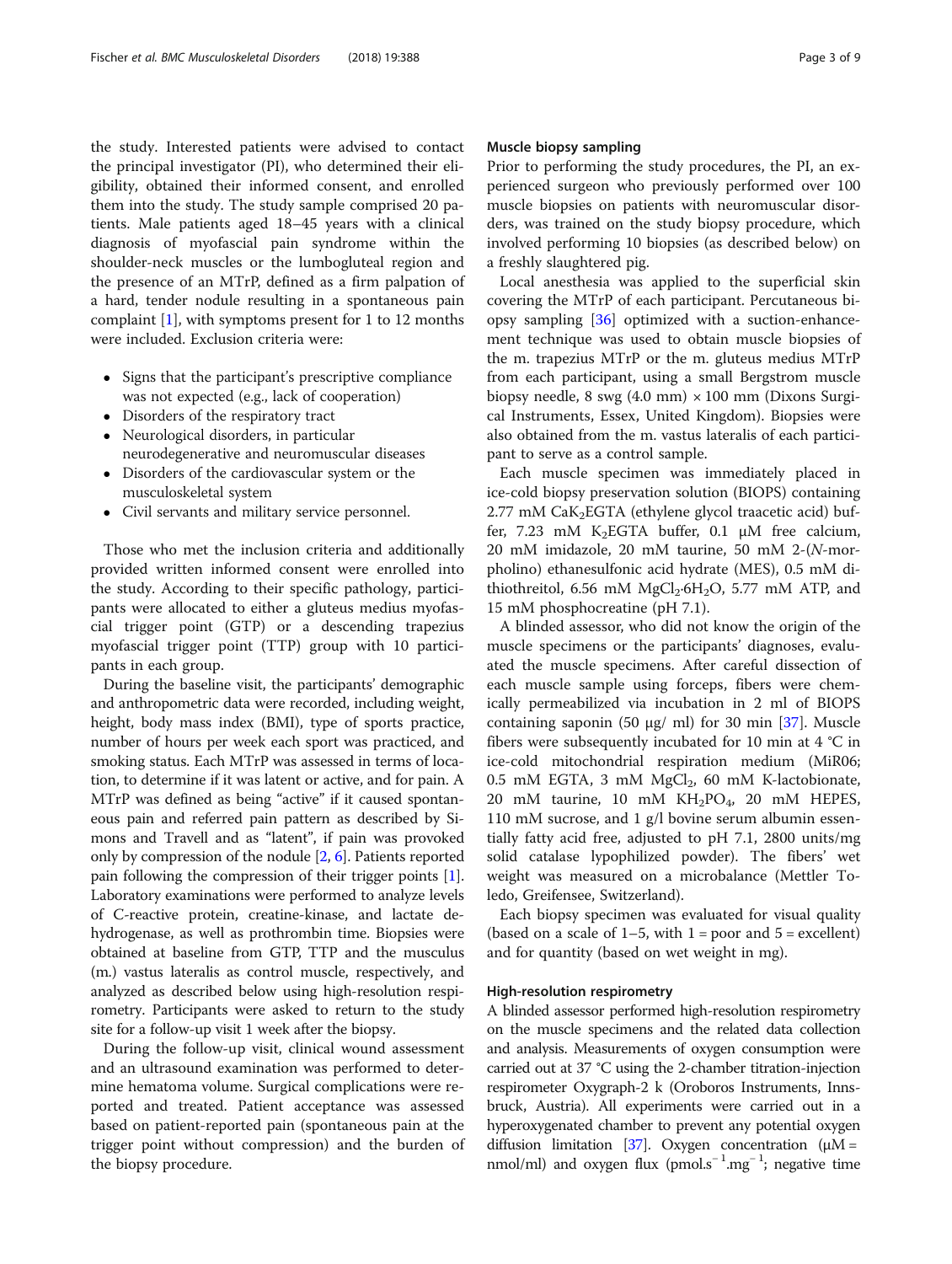derivative of oxygen concentration, divided by muscle wet weight) were recorded using DatLab software (Oroboros Instruments). For the substrate-uncoupler-inhibitor titration protocol, the following substrates were added (as final concentrations):

- Malate (2 mM) and glutamate (10 mM) to support leak respiration without adenylates (LEAK,  $L_{\text{N}}$ ).
- Active respiration was stimulated by addition of adenosine diphosphate (2.5 mM) and pyruvate (5 mM) yielding complex I (CI)-supported oxidative phosphorylation (OXPHOS) capacity  $(Cl_P)$ .
- After titration of carbonyl cyanide p- (trifluoromethoxy) phenylhydrazone (FCCP; a total of 1.5 μM in steps of 0.5 μM) electron transfer capacity (ETC) of CI ( $CI<sub>E</sub>$ ) was recorded.
- Subsequently, succinate (10 mM) was added to stimulate maximal ETC of CI and CII ( $CI + II_F$ ).
- Finally, rotenone (0.5 μM) was added to inhibit CI, yielding ETC of CII ( $ClI<sub>F</sub>$ ) and antimycin A  $(2.5 \mu M)$  and malonic acid  $(5 \mu M)$  to yield residual oxygen consumption (ROX).

## Statistical analysis

Data were extracted from the DatLab-program and compiled into a spreadsheet. SPSS for Windows (SPSS, 2009, Chicago, IL) was used for subsequent statistical analysis. Data were checked for normal distribution by Kolmogorov-Smirnov test, depending on the distribution. Baseline and endpoint data were analyzed using descriptive statistics. The difference between the mean values of the different muscle groups was assessed by a one-way analysis of variance. The significance level was set at  $p \le 0.01$ ;  $p \le$ 0.05 and of  $p \le 0.1$  were considered as trends. Data are presented as mean ± standard deviation (SD). Because this is an explorative study, no correction for multiple testing was applied. There were no previous data available from the literature to perform a sample size calculation for this pilot study. Analysis was performed on a per-protocol basis.

## Results

The baseline demographic, anthropometric and clinical characteristics of the participants were similar for both groups and are summarized in Table 1.

A representative mitochondrial trace of one participant for evaluating mitochondrial function is shown in Fig. [1.](#page-4-0)

## Quantitative differences in mitochondrial function

With the exception of  $L_{N}$ , mass-specific  $CI_{D}$  (53.5 ± 19.3) vs  $37.9 \pm 6.3$  pmol.s<sup>-1</sup>.mg<sup>-1</sup>), CI<sub>E</sub> (79.8 ± 37.6 vs 56.0 ± 20.7 pmol.s<sup>-1</sup>.mg<sup>-1</sup>), CI + II<sub>E</sub> (131.5 ± 55.5 vs 85.9 ± 29.2 pmol.s<sup>-1</sup>.mg<sup>-1</sup>) and CII<sub>E</sub> (76.9 ± 27.6 vs 47.9 ± 11.4 pmol.s<sup>-1</sup>.mg<sup>-1</sup>) were all lower (all  $p < 0.05$ ) in the TTP than in the GTP (Fig. [2\)](#page-4-0).  $CI + II_F$  of the TTP was lower compared to the control m. vastus lateralis (131.5  $\pm 55.5$  vs  $100.5 \pm 30.8$  pmol.s<sup>-1</sup>.mg<sup>-1</sup>, p < 0.05). No differences were observed in any respiratory state between the GTP and the control m. vastus lateralis.

## Qualitative differences in mitochondrial function

When normalizing respiratory states for the internal reference state of maximal ETC of  $CI + II$ , the resulting FCRs reflect important qualitative alterations in mitochondrial function (Fig. [3\)](#page-5-0). Surprisingly, there were no differences across all groups for FCR, indicating no qualitative differences with regard to mitochondrial function between GTP, TTP, and m. vastus lateralis.

Biopsy assessment, safety and acceptance of the biopsy procedure for all 3 muscle groups are summarized in Table [2.](#page-5-0) Muscle samples of very good quality and similar

|  |  |  |  |  |  | Table 1 Comparison of baseline characteristics of gluteus medius and descending trapezius myofascial trigger point (MTrP) groups |
|--|--|--|--|--|--|----------------------------------------------------------------------------------------------------------------------------------|
|--|--|--|--|--|--|----------------------------------------------------------------------------------------------------------------------------------|

| Parameter                                 | Gluteus Medius MTrP<br>$(n = 10)$ | Descending Trapezius<br>MTrP $(n = 10)$ |  |
|-------------------------------------------|-----------------------------------|-----------------------------------------|--|
| Age (y)                                   | $38.7 \pm 5.1$ (21-42)            | $37.6 \pm 6.2$ (31-45)                  |  |
| Pain intensity NRS                        | $6.8 \pm 1.2$                     | $6.2 \pm 1.5$                           |  |
| Weight (kg)                               | $81.2 \pm 17.5$                   | $86.2 \pm 12.8$                         |  |
| Height (m)                                | $1.8 \pm 0.08$                    | $1.8 \pm 0.06$                          |  |
| Smoker, n (%)                             | 7 (70%)                           | $6(60\%)$                               |  |
| Body Mass Index (kg/m <sup>2</sup> )      | $26.1 \pm 3.6$                    | $24.9 \pm 4.2$                          |  |
| Physical activities/sports (minutes/week) | $216 \pm 154.8$                   | $185 \pm 90.6$                          |  |
| Laboratory tests                          |                                   |                                         |  |
| C-reactive protein (mg.dl <sup>-1</sup> ) | $0.11 \pm 0.12$                   | $0.15 \pm 0.25$                         |  |
| Creatine kinase $(U.I^{-1})$              | $222.5 \pm 161.3$                 | $204.6 \pm 128.5$                       |  |
| Lactate dehydrogenase $(U.I^{-1})$        | $182.1 \pm 26.9$                  | $186.3 \pm 38.0$                        |  |
| Prothrombin time (%)                      | $101.9\% \pm 11.7$                | $107.1 \pm 11.9$                        |  |

Values are mean ± SD; NRS Numeric Rating Scale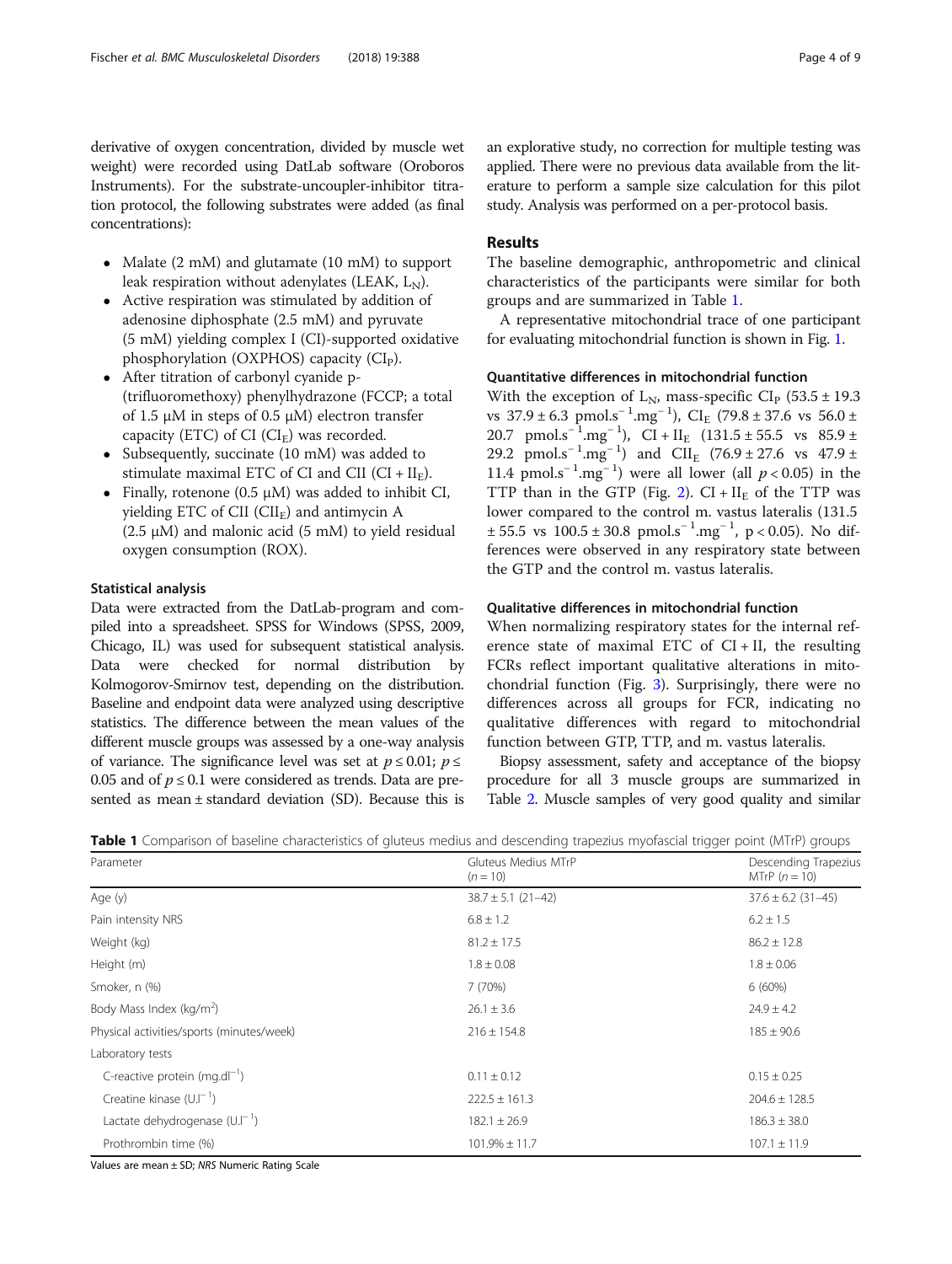<span id="page-4-0"></span>

yield were obtained from all 3 muscle groups. None of the groups had hematomas or surgical complications. The mean pain reported for the biopsy procedure was higher for the TTP group  $(1.1 \pm 2.3)$  than for the GTP  $(0.25 \pm 0.35)$ and control  $(0.2 \pm 0.4)$ , although pain was generally minimal for all 3 groups. For all 3 muscle groups, participants reported a low procedural burden.

## **Discussion**

This pilot study demonstrates the feasibility of a minimally invasive biopsy technique to obtain muscle tissue

from an MTrP in sufficient amount and quality for high-resolution respirometry analysis of mitochondrial function. The use of fresh muscle biopsy samples for high-resolution respirometry allows for the direct measurement of oxygen consumption and provides detailed information about mitochondrial functional integrity and energetic capacity (Figs. 2 and [3](#page-5-0)). Previous histological examination of MTrP biopsies revealed mitochondrial swelling, resulting in reduced ATP concentrations and blood flow and increased metabolic stress that contributed to persistent MTrPs [[2\]](#page-7-0). In the



lateralis) after initiating mitochondrial leak state without adenylates (L<sub>N</sub>), complex I-supported oxidative phosphorylation capacity (CI<sub>P</sub>), complex Isupported electron transfer capacity (ETC) of CI (CI<sub>E</sub>), maximal ETC of CI and CII (CI + II<sub>E</sub>) and ETC of CII (CII<sub>E</sub>). Abbreviations: TrP M. glut. Med. = musculus gluteus medius trigger point; TrP M. trapezius = musculus trapezius trigger point; CTR M. vast. Lat. = musculus vastus lateralis control muscle; see Fig. 1 for additional abbreviations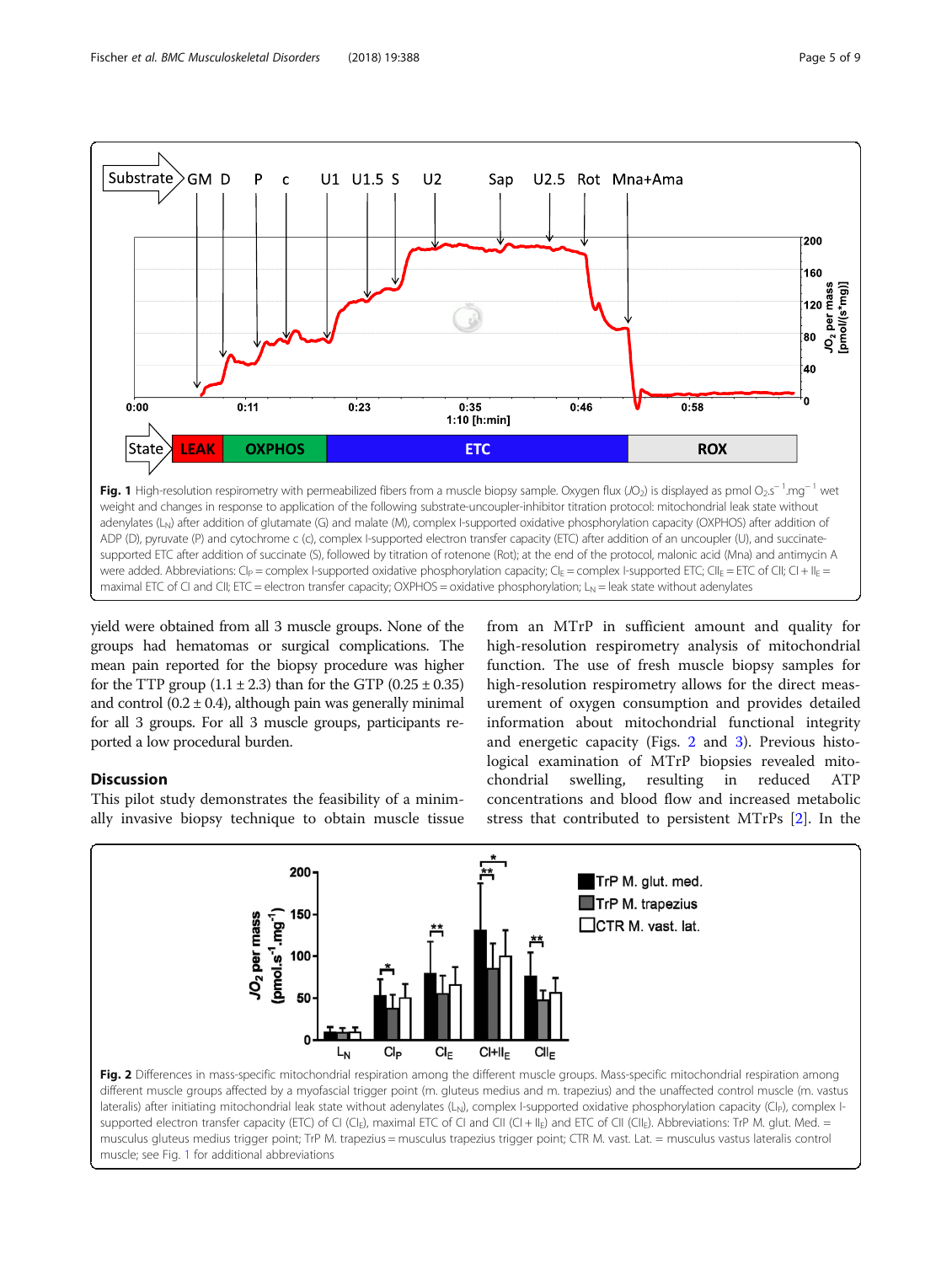<span id="page-5-0"></span>

current study, high-resolution respirometry provides evidence that the presence of an MTrP for up to 12 months does not influence mitochondrial function in the corresponding muscle. There were no qualitative differences in mitochondrial function among the MTrP samples and the control samples. Our results suggest that mitochondria do not have role in the development of MTrPs.

The presence of quantitative differences in respiratory capacity, enzymatic equipment, and fiber type distribution between different muscles of the human body is well established [\[38](#page-7-0)-[40](#page-7-0)]. It has been shown that mitochondrial density in the arm is half of that in the leg in a cohort of healthy males [\[40\]](#page-7-0). It is therefore not surprising that, in the current study, quantitative differences exist with regard to mitochondrial function among the m. gluteus medius, the m. vastus lateralis, and the m. trapezius. In humans, the 2 former muscles are energetically challenged and extensively involved in locomotion, while the trapezius muscle has mainly postural functions with low level sustained muscle activity above resting level. [\[41\]](#page-7-0). Mass-specific mitochondrial respiration (expressed per mg of muscle tissue) was highest in m. gluteus medius, followed by m. trapezius and m. vastus lateralis (Fig. [2](#page-4-0)), whereas mitochondrial respiration normalized to maximal ETC of  $CI + CII$  was not different between the different muscles (Fig. 3). Normalization for maximal respiration yields lower and upper limits of 0.0 and 1.0 (0% and 100%). Internal normalization has the advantage of expressing respiratory control independent of mitochondrial content and will hence indicate any qualitative changes within the respiratory system. Our results suggest that changes in mass-specific mitochondrial respiration are mainly the result of changes in mitochondrial content as naturally present between different muscles of the human body.

Until now, it was not known if mitochondria also play a role in the development and manifestation of MTrPs. Our results indicate that qualitative skeletal muscle bioenergetics are not impaired in muscles affected by a trigger point. As our study only involved in vitro analysis,

Table 2 Biopsy yield, quality, safety, and acceptance of biopsy procedure for gluteus medius myofascial trigger point (GTP) and descending trapezius myofascial trigger point (TTP) samples and control (vastus lateralis) samples

|                                                                                                      | GTP $(n = 10)$  | TTP $(n = 10)$ | Vastus Lateralis<br>$(n = 20)$ |
|------------------------------------------------------------------------------------------------------|-----------------|----------------|--------------------------------|
| Mean biopsy yield (mg)                                                                               | $3.7 \pm 1.6$   | $3.4 \pm 2.2$  | $3.8 \pm 2.1$                  |
| Mean microscopic biopsy quality $(1-5)^a$                                                            | $4.9 \pm 0.32$  | $4.7 + 0.48$   | $4.7 + 0.47$                   |
| Clinical wound assessment (number of patients without signs for local infection and inflammation), n | 10              | 10             | 20                             |
| Mean ultrasonic volume of hematoma $\text{cm}^3$ )                                                   | 0               | $\Omega$       | $\mathbf 0$                    |
| Surgical complications, n                                                                            | 0               | $\Omega$       | 0                              |
| Mean pain (NRS) at biopsy location after 7 days                                                      | $0.25 \pm 0.35$ | $1.1 + 2.3$    | $0.2 \pm 0.4$                  |
| Procedure burden at biopsy location $(1-4)^b$                                                        | $3.2 + 0.8$     | $3.1 \pm 0.99$ | $3.1 + 0.91$                   |

Values are mean ± SD

<sup>a</sup>Microscopic biopsy quality scale of 1–5: 1 = poor, 2 = fair, 3 = good, 4 = very good, and 5 = excellent<br><sup>b</sup>Procedure burden coale of 1, 4: 1 = very bigh 2 = bigh 2 = low, and 4 = pope

<sup>b</sup>Procedure burden scale of 1–4: 1 = very high, 2 = high, 3 = low, and 4 = none

NRS Numeric Rating Scale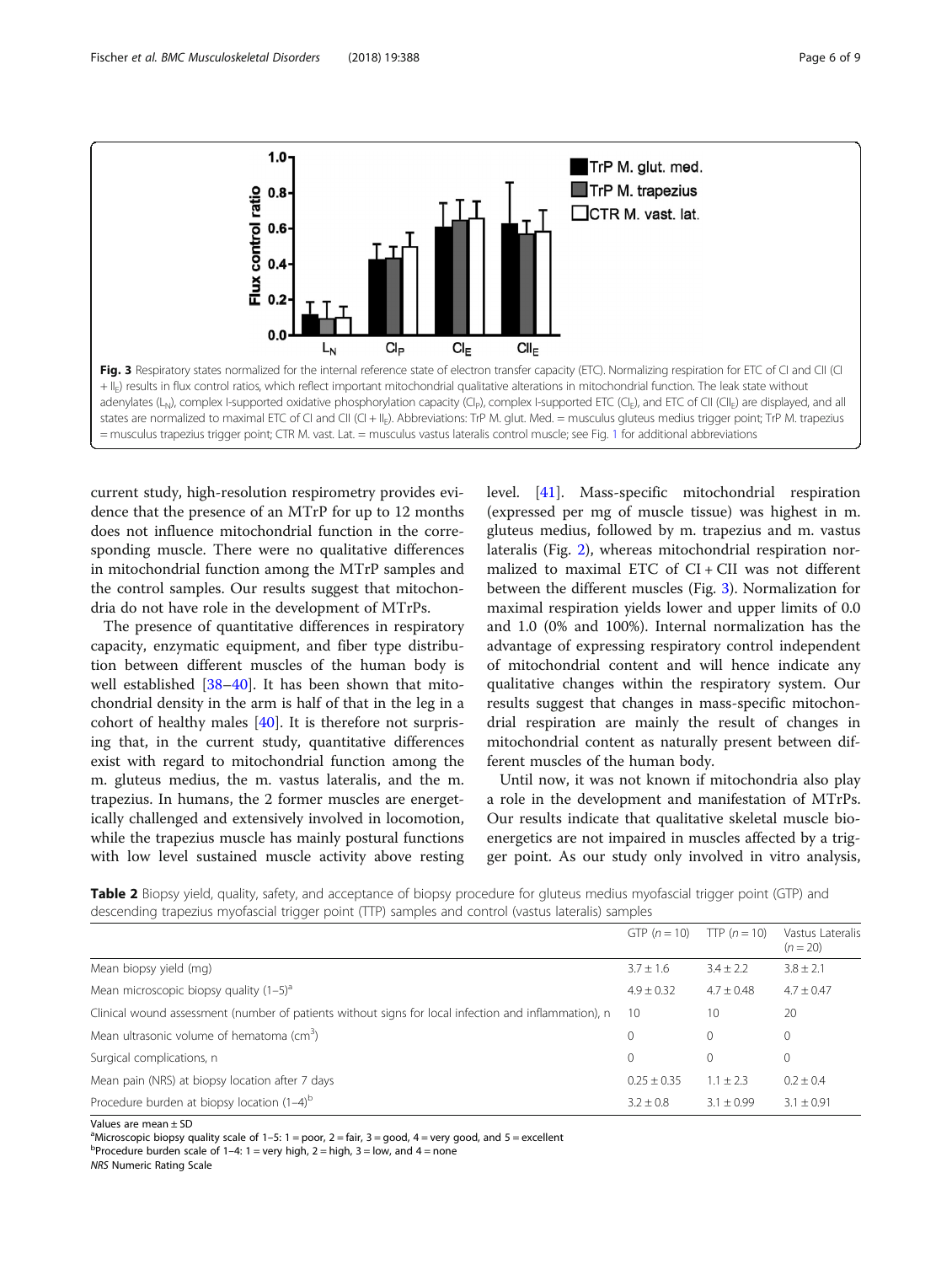we cannot exclude, however, possible in vivo impairments of mitochondrial function. Based on our results, we assume that alterations in mitochondrial function do not play a major role in the development of trigger points, at least up to 12 months after diagnosis.

It will be challenging to identify the point at which mitochondrial function is possibly impaired in the affected muscle. However, this is clinically important, as interventions at the point where impaired mitochondrial function is still reversible will prevent disease progression to a level where mitochondrial function is irreversibly damaged. It therefore remains highly relevant to study mitochondrial function and its relation to trigger point development and progression.

Although not intended as therapeutic intervention, the diagnostic biopsy procedure resolved the reported pain intensity in almost all patients. This response is similar to dry needling interventions for myofascial trigger points [\[6](#page-7-0)]. There is a significant bias in the assessment of pain levels at baseline and 1 week after the biopsy procedure in our study. Pain intensity was assessed pre biopsy by palpation and pressure applied to the trigger point. One week post biopsy, only spontaneous reported pain intensity was documented. The authors wanted to reduce patient discomfort and possible surgical wound-related complications. By choosing a later time point in future studies, this bias can be eliminated. In the current study, pain reduction was not an intended outcome measure, therefor pain assessment was not identical at both time points. This pilot study, being exploratory in nature, was limited by its sample size comprising a homogeneous, younger, male population. MTrPs are more prevalent in women and elderly individuals [[2](#page-7-0), [12\]](#page-7-0), and impaired mitochondrial function is also more prevalent in older populations [[42](#page-7-0)–[45](#page-8-0)]. A large-scale clinical trial including women and older adults is necessary to confirm our findings.

A further limitation of our study is the lack of a clear presentation of clinical data. One inclusion criteria was the documentation of duration of trigger point-related pain complaint. Patients were included into the study if pain existed more than one and less than twelve months, without documenting the exact duration.

This study did assess pain related to the biopsy procedure, but these data were not collected during/immediately after the procedure. Therefore, the findings related to the acceptability of the procedure are limited in terms of pain.

## Conclusions

This pilot study used a minimally invasive and safe technique for obtaining biopsies from MTrPs suitable for high-resolution respirometry analysis of mitochondrial function in MTrPs. The results suggest that there are no qualitative differences with regard to mitochondrial function in biopsies of MTrPs of the m. trapezius and m. gluteus medius muscles compared to control biopsies of the vastus lateralis muscle, therefore implying that alterations of mitochondrial function do not appear to have a role in the development of MTrPs, at least up to 12 months after diagnosis.

#### Abbreviations

31P-MRS: Phosphorus-31 magnetic resonance spectroscopy; ATP: adenosine triphosphate; BIOPS: biopsy preservation solution; BMI: Body-Mass Index; CI + II<sub>E</sub>: maximal ETC of CI and CII; CI: Complex I; CII: Complex II; CII<sub>E</sub>: ETC of CII; CI<sub>P</sub>: Complex I-supported oxidative phosphorylation capacity; ETC: electron transfer capacity; FCR: flux control ratio; GTP: gluteus medius myofascial trigger point; IL: interleukin; L<sub>N</sub>: leak state without adenylates; m.: musculus; mtDNA: mitochondrial DNA, the mitochondrial genome; MTrP: myofascial trigger point; NRS: Numeric Rating Scale; OXPHOS: oxidative phosphorylation; PCr: phosphocreatine; PI: principal investigator; ROS: reactive oxygen species; TTP: descending trapezius myofascial trigger point

#### Acknowledgments

The authors would like to thank Kristen Eckert and Dr. Marissa Carter of Strategic Solutions, Inc. (Cody, WY, USA) for their assistance in writing and editing this manuscript.

#### Funding

MJF received a personal grant from the German Society for Manual Medicine (DGMM) and from the Poullain Foundation for the position of a senior postdoc for 2 years. This work was supported by the Austrian Science Fund (FWF), project no. J3267. The funding body did not have a role in the design of the study, collection, analysis, and interpretation of data; and in writing the manuscript.

#### Availability of data and materials

The datasets used and/or analyzed during the current study are not publicly available due to patient confidentiality reasons but are available from the corresponding author on reasonable request.

#### Authors' contributions

MJF: managed the entire project, designed the study, analyzed and interpreted data, and provided major contributions to writing the manuscript, tables and figures; GH: performed high-resolution respirometry and managed the respirometry data; MK: analyzed and interpreted data and revised the manuscript; EG: helped design the study, analyzed and interpreted data and supervised high-resolution respirometry and revised the manuscript; GG: wrote the statistical analysis plan and supervised statistical analysis; DP: helped design the study, analyzed and interpreted data, and provided major contributions to writing the manuscript. All authors read and approved the final manuscript.

#### Ethics approval and consent to participate

The study was approved by the Ethical Committee of the Medical University Innsbruck (AN4859 318/4.9) in accordance with the current version (2013) of the Declaration of Helsinki, and it was registered as No. 20131128–850 by the Coordinating Center for Clinical Studies of the Medical University Innsbruck and retrospectively registered on 11th of October 2018 at [ClinicalTrials.gov](http://clinicaltrials.gov) with the ID NCT03704311. Prior to enrollment, but after determining study eligibility, explaining the procedures, and having a consultation with a physician, informed oral and written consents were obtained from all participants.

#### Consent for publication

Not applicable.

#### Competing interests

The authors declare that there are no competing interests.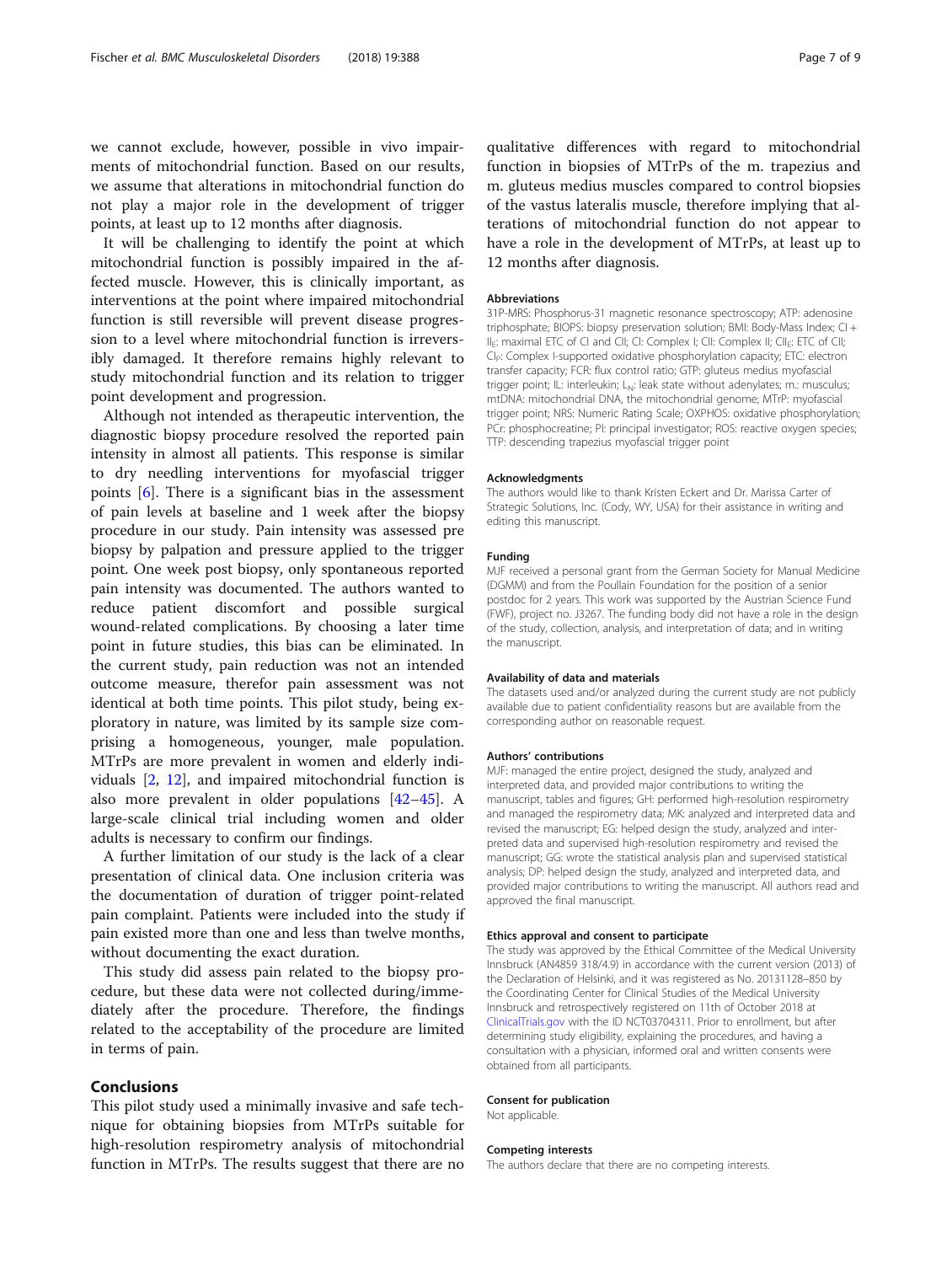## <span id="page-7-0"></span>Publisher's Note

Springer Nature remains neutral with regard to jurisdictional claims in published maps and institutional affiliations.

#### Author details

<sup>1</sup>Vamed Rehabilitation Center Kitzbuehel, Kitzbuehel, Austria. <sup>2</sup>Department of Rehabilitation Medicine, Hanover Medical School, Hanover, Germany. <sup>3</sup>Department of Orthopedics, Medical University Innsbruck, Innsbruck, Austria. 4 Department of Medical Biochemistry, Semmelweis University, Budapest, Hungary. <sup>5</sup>D. Swarovski Research Laboratory, Department of Visceral, Transplant and Thoracic Surgery, Medical University Innsbruck, Innsbruck, Austria. <sup>6</sup>Department of Medical Statistics, Informatics and Health Economics, Medical University Innsbruck, Innsbruck, Austria. <sup>7</sup>Institute for Clinical Diabetology, German Diabetes Center, Leibniz Institute for Diabetes Research, Heinrich-Heine-University, Düsseldorf, Germany. <sup>8</sup>German Center for Diabetes Research (DZD), München-Neuherberg, Germany. <sup>9</sup>Department of Sport Science, University of Innsbruck, Innsbruck, Austria.

#### Received: 1 March 2018 Accepted: 17 October 2018 Published online: 30 October 2018

#### References

- 1. Simons D, Travell J, Simons L. Travell, Simons & Simons' myofascial pain and dysfunction: the trigger point manual. 3rd ed. Baltimore: Williams & Wilkins; 2019.
- 2. Jafri MS. Mechanisms of myofascial pain. Int Sch Res Notices. 2014;2014. 3. Simons DG. Clinical and etiological update of myofascial pain from trigger points. J Musculoskelet Pain. 1996;4(1–2):93–121.
- 4. Bevan S, Quadrello T, McGee R, Madhon M, Vavrosky A, Barham L. Fit for work? Musculoskeletal disorders in the European workforce. London: The Work Foundation; 2009.
- 5. Bron C, Dommerholt JD. Etiology of myofascial trigger points. Curr Pain Headache Rep. 2012;16(5):439–44.
- 6. Shah JP, Thaker N, Heimur J, Aredo JV, Sikdar S, Gerber L. Myofascial trigger points then and now: a historical and scientific perspective. PM R. 2015;7(7):746–61.
- 7. Alijevic O, Kellenberger S. Subtype-specific modulation of acid-sensing ion channel (ASIC) function by 2-guanidine-4-methylquinazoline. J Biol Chem. 2012;287(43):36059–70.
- Zuil-Escobar JC, Martínez-Cepa CB, Martín-Urrialde JA, Gómez-Conesa A. Prevalence of myofascial trigger points and diagnostic criteria of different muscles in function of the medial longitudinal arch. Arch Phys Med Rehabil. 2015;96(6):1123–30.
- 9. Chiarotto A, Clijsen R, Fernández-de-las-Peñas C, Barbero M. The prevalence of myofascial trigger points in spinal disorders: a systematic review and meta-analysis. Arch Phys Med Rehabil. 2016;97(2):316–37.
- 10. Fernández-de-las Peñas C, Dommertholt J. Myofascial trigger points: A peripheral or central phenomenon? Current Rheum Rep. 2014;16(1):395.
- 11. Grieve R, Barnett S, Coghill N, Cramp F. The prevalence of latent myofascial trigger points and diagnostic criteria of the triceps surae and upper trapezius: a cross sectional study. Physiotherapy. 2013;99(4):278–84.
- 12. Pal US, Kumar L, Mehta G, Singh N, Singh G, Singh M, et al. Trends in management of myofacial pain. Natl J Maxillofac Surg. 2014;5(2):109–16.
- 13. Gerwin R. The taut band and other mysteries of the trigger point: an examination of the mechanisms relevant to the development and maintenance of the trigger point. J Musculoskelet Pain. 2008;16(1–2):115–21.
- 14. Shah JP, Gilliams EA. Uncovering the biochemical milieu of myofascial trigger points using in vivo microdialysis: an application of muscle pain concepts to myofascial pain syndrome. J Bodyw Mov Ther. 2008; 12(4):371–84.
- 15. Fischer MJ, Strasser E, Scheibe RJ. Going in deeper and deeper: signal transduction pathways in myofascial trigger points: a narrative review. Int Musculoskelet Med. 2011;33(2):64–74.
- 16. Hagberg H. Intracellular pH during ischemia in skeletal muscle: relationship to membrane potential, extracellular pH, tissue lactic acid and ATP. Pflugers Arch. 1985;404(4):342–7.
- 17. Gerdle B, Ghafouri B, Ernberg M, Larsson B. Chronic musculoskeletal pain: review of mechanisms and biochemical biomarkers as assessed by the microdialysis technique. J Pain Res. 2014;7:313–26.
- 18. Larsson B, Björk J, Henriksson KG, Gerdle B, Lindman R. The prevalences of cytochrome c oxidase negative and superpositive fibres and ragged-red fibres in the trapezius muscle of female cleaners with and without myalgia and of female healthy controls. Pain. 2000;84(2–3):379–87.
- 19. Weibel ER, Hoppeler H. Exercise-induced maximal metabolic rate scales with muscle aerobic capacity. J Exp Biol. 2005;208(Pt 9):1635–44.
- 20. Bengtsson A. The muscle in fibromyalgia. Rheumatology (Oxford). 2002; 41(7):721–4.
- 21. Larsson B, Björk J, Kadi F, Lindman R, Gerdle B. Blood supply and oxidative metabolism in muscle biopsies of female cleaners with and without myalgia. Clin J Pain. 2004;20(6):440–6.
- 22. Bengtsson A, Henriksson KG, Larsson J. Muscle biopsy in primary fibromyalgia. Light-microscopical and histochemical findings. Scand J Rheumatol. 1986;15(1):1–6.
- 23. Brandão ML, Roselino JE, Piccinato CE, Cherri J. Mitochondrial alterations in skeletal muscle submitted to total ischemia. J Surg Res. 2003;110(1):235–40.
- 24. Gnaiger E. Capacity of oxidative phosphorylation in human skeletal muscle: new perspectives of mitochondrial physiology. Int J Biochem Cell Biol. 2009; 41(10):1837–45.
- 25. Zoll J, Sanchez H, N'Guessan B, Ribera F, Lampert E, Bigard X, et al. Physical activity changes the regulation of mitochondrial respiration in human skeletal muscle. J Physiol. 2002;543(Pt 1):191–200.
- 26. Mogensen M, Bagger M, Pedersen PK, Fernström M, Sahlin K. Cycling efficiency in humans is related to low UCP3 content and to type I fibres but not to mitochondrial efficiency. J Physiol. 2006;571(Pt 3):669–81.
- 27. Mettauer B, Zoll J, Sanchez H, Lampert E, Ribera F, Veksler V, et al. Oxidative capacity of skeletal muscle in heart failure patients versus sedentary or active control subjects. J Am Coll Cardiol. 2001;38(4):947–54.
- 28. Rasmussen UF, Rasmussen HN. Human quadriceps muscle mitochondria: a functional characterization. Mol Cell Biochem. 2000;208(1–2):37–44.
- 29. Rasmussen UF, Krustrup P, Bangsbo J, Rasmussen HN. The effect of highintensity exhaustive exercise studied in isolated mitochondria from human skeletal muscle. Pflugers Arch. 2001;443(2):180–7.
- 30. Rasmussen UF, Rasmussen HN, Krustrup P, Quistorff B, Saltin B, Bangsbo J. Aerobic metabolism of human quadriceps muscle: in vivo data parallel measurements on isolated mitochondria. Am J Physiol Endocrinol Metab. 2001;280(2):E301–7.
- 31. Bakkman L, Sahlin K, Holmberg HC, Tonkonogi M. Quantitative and qualitative adaptation of human skeletal muscle mitochondria to hypoxic compared with normoxic training at the same relative work rate. Acta Physiol (Oxf). 2007;190(3):243–51.
- 32. Walsh B, Tonkonogi M, Sahlin K. Effect of endurance training on oxidative and antioxidative function in human permeabilized muscle fibres. Pflugers Arch. 2001;442(3):420–5.
- 33. Anderson EJ, Lustig ME, Boyle KE, Woodlief TL, Kane DA, Lin CT, et al. Mitochondrial  $H_2O_2$  emission and cellular redox state link excess fat intake to insulin resistance in both rodents and humans. J Clin Invest. 2009;119(3):573–81.
- 34. Phielix E, Schrauwen-Hinderling VB, Mensink M, Lenaers E, Meex R, Hoeks J, et al. Lower intrinsic ADP-stimulated mitochondrial respiration underlies in vivo mitochondrial dysfunction in muscle of male type 2 diabetic patients. Diabetes. 2008;57(11):2943–9.
- 35. Pesta D, Hoppel F, Macek C, Messner H, Faulhaber M, Kobel C, et al. Similar qualitative and quantitative changes of mitochondrial respiration following strengths and endurance training in normoxia and hypoxia in sedentary humans. Am J Physiol Regul Integr Comp Physiol. 2011;301(4):R1078–87.
- 36. Bergstrom J. (1975) Percutaneous needle biopsy of skeletal muscle in physiological and clinical research. Scand J Clin Lab Invest. 1975;35(7):609–16.
- 37. Pesta D, Gnaiger E. High-resolution respirometry: OXPHOS protocols for human cells and permeabilized fibers from small biopsies of human muscle. Methods Mol Biol. 2012;810:25–58.
- 38. Edgerton VR, Smith JL, Simpson DR. Muscle fibre type populations of human leg muscles. Histochem J. 1975;7(3):259–66.
- 39. Jacobs RA, Díaz V, Meinild AK, Gassmann M, Lundby C. The C57Bl/6 mouse serves as a suitable model of human skeletal muscle mitochondrial function. Exp Physiol. 2013;98(4):908–21.
- 40. Gnaiger E, Boushel R, Søndergaard H, Munch-Andersen T, Damsgaard R, Hagen C, et al. Mitochondrial coupling and capacity of oxidative phosphorylation in skeletal muscle of Inuit and Caucasians in the arctic winter. Scand J Med Sci Sports. 2015;25(Suppl 4):126–34.
- 41. Wall-Scheffler CM, Chumanov E, Steudel-Numbers K, Heiderscheit B. Electromyography activity across gait and incline: The impact of muscular activity on human morphology. Am J Phys Anthropol. 2010;143(4):601–11.
- 42. Seo DY, Lee SR, Kim N, Ko KS, Rhee BD, Han J. Age-related changes in skeletal muscle mitochondria: the role of exercise. Integr Med Res. 2016;5(3):182–6.